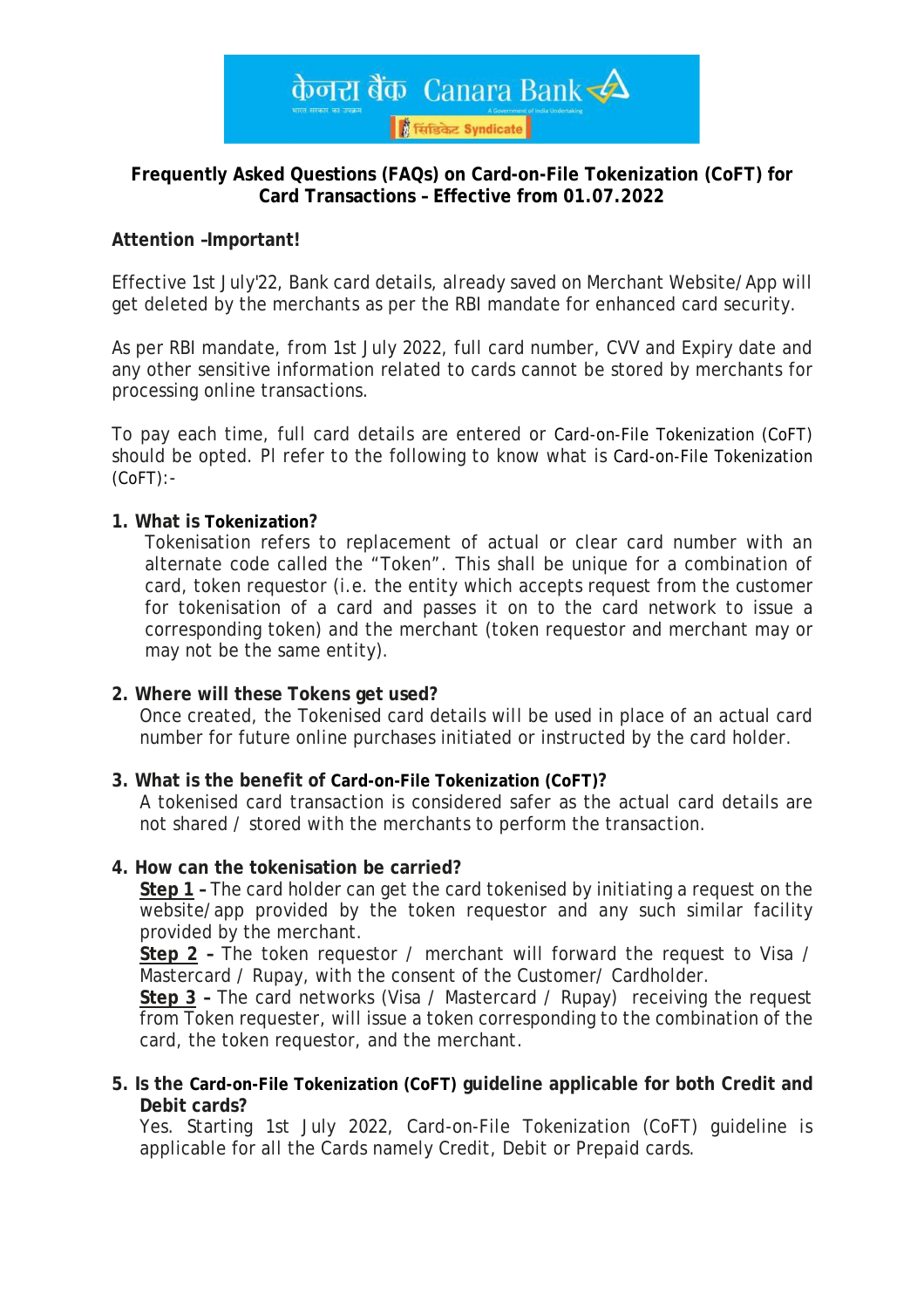

# **6. Is Card-on-File Tokenization (CoFT) applicable for International Card on File transactions?**

No. Tokenisation is applicable only for Domestic transactions.

## **7. How can I manage my tokenised cards?**

Bank will provide a facility to the cardholders to view and manage the tokenised cards, through any of the channels like Website, Internet Banking, mobile banking, Branch. Cardholders can alternatives view and manage tokens for the respective cards through Merchant portal, Call center or other alternate channels.

**8. Will Card-on-File Tokenization (CoFT) have any impact on the POS transactions that the cardholder does at merchant outlets?**

No. Card-on-File Tokenization (CoFT) is only required for carrying out the online transactions

**9. What are the charges that the cardholder needs to pay for availing this service?**

The customer need not pay any charges for availing the service of Tokenising the card.

## **10. Who can perform tokenisation and de-tokenisation?**

Tokenisation and de-tokenisation can be performed only by the card issuing Bank or Visa / Mastercard / Rupay who are referred as authorised card networks.

**11. Are the customer's card details safe after Card-on-File Tokenization (CoFT)?** Actual card data, token and other relevant details are stored in a secure encrypted mode by the card issuing Bank and / or authorised card networks. Token requestor / merchants cannot store full card number or any other card detail.

## **12. Is tokenisation of card mandatory for a customer?**

No, a customer can choose whether or not to let his / her card tokenised. If not Tokenised, starting 1st July 2022, the card holder must enter the full card number, CVV and Expiry date every time to complete their online transactions.

**13. How does the process of registration for a Card-on-File Tokenization (CoFT) request work?**

The registration for a Card-on-File Tokenization (CoFT) request is done only with explicit customer consent through Additional Factor of Authentication (AFA), and not by way of a forced / default / automatic selection of check box, radio button, etc.

**14. Is there any limit on the number of cards that a customer can request for Card-on-File Tokenization (CoFT)?**

A customer can request for Card-on-File Tokenization (CoFT) of any number of cards to perform a transaction.